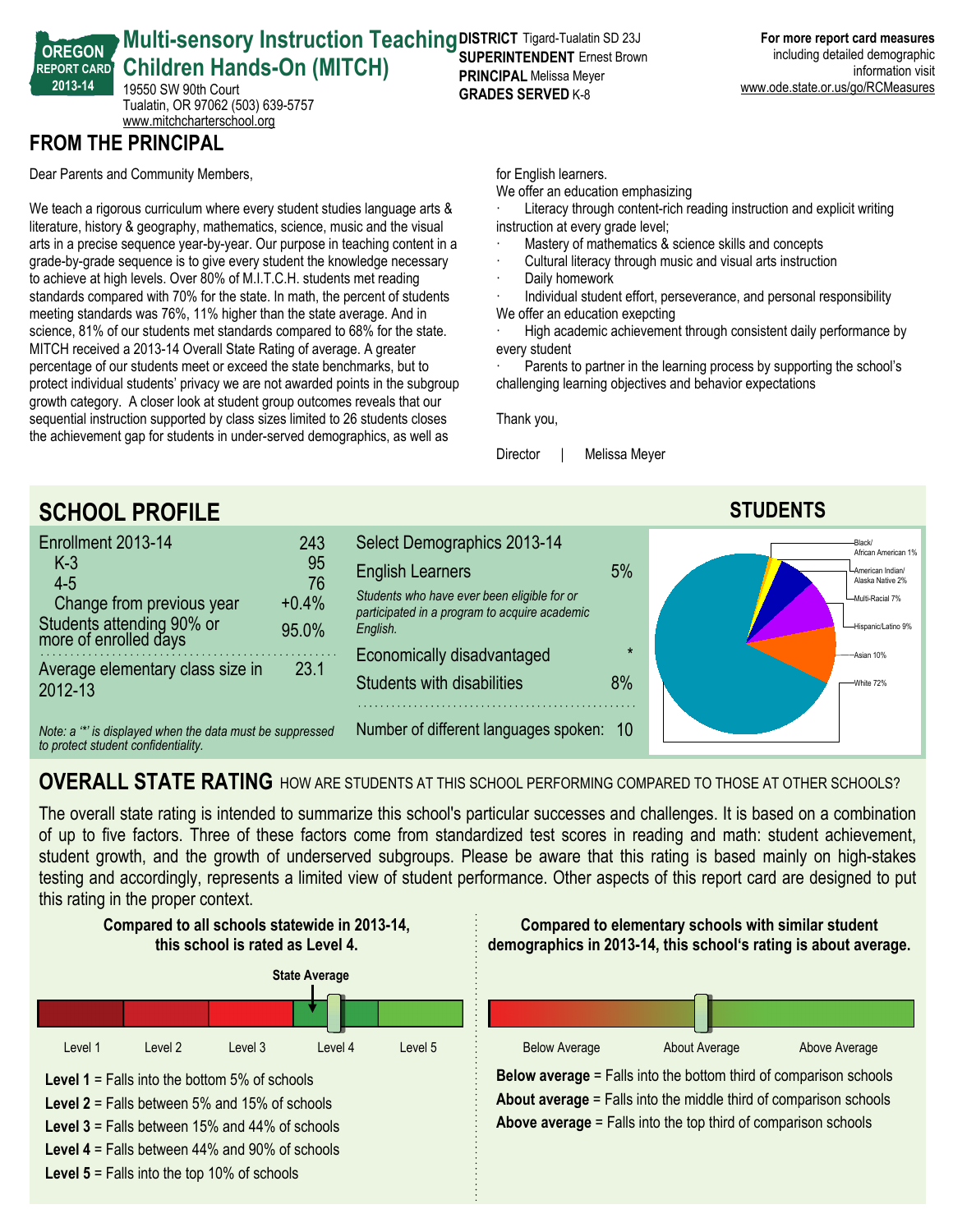

*Visit www.ode.state.or.us/go/data for additional assessment results. Note: a '\*' is displayed when data are unavailable or to protect student confidentiality.*

### **OUTCOMES** FOR KEY STUDENT GROUPS AT THIS SCHOOL COMPARED TO THE SAME GROUPS STATEWIDE

| <b>STUDENT</b>                  |                    |                                   |                     |                                                               |                               |               |               |                                                             |                                                                             |               |                                                       |                             |
|---------------------------------|--------------------|-----------------------------------|---------------------|---------------------------------------------------------------|-------------------------------|---------------|---------------|-------------------------------------------------------------|-----------------------------------------------------------------------------|---------------|-------------------------------------------------------|-----------------------------|
| <b>GROUP</b><br><b>OUTCOMES</b> |                    | School<br>(%)                     | Oregon<br>(%)       | School<br>Performance Performance Compared to<br>: OR Average |                               | School<br>(%) | Oregon<br>(%) | School<br>Performance Performance Compared to<br>OR Average |                                                                             | School<br>(%) | Oregon<br>:Performance Performance Compared to<br>(%) | School<br><b>OR Average</b> |
|                                 |                    | <b>Economically Disadvantaged</b> |                     |                                                               | American Indian/Alaska Native |               |               |                                                             | <b>Native Hawaiian/Pacific Islander</b>                                     |               |                                                       |                             |
|                                 | Reading            | $\star$ :                         | 58.5                | $\star$                                                       | Reading                       | $\star$ :     | 56.1          | $\star$                                                     | Reading                                                                     |               | 55.2                                                  | $\star$                     |
|                                 | <b>Mathematics</b> | $^\star$                          | 49.5                | $\star$                                                       | <b>Mathematics</b>            | *             | 46.9          | $\star$                                                     | <b>Mathematics</b>                                                          |               | 50.6                                                  |                             |
|                                 | Science            | $\star$                           | 56.1                | $\star$                                                       | Science                       | $^{\star}$    | 55.2          | $\star$                                                     | Science                                                                     | $\star$       | 49.0                                                  | $\star$                     |
| <b>English Learners</b>         |                    |                                   |                     | <b>Asian</b>                                                  |                               |               |               | <b>White</b>                                                |                                                                             |               |                                                       |                             |
|                                 | Reading            | 66.7                              | 46.3                | $+20.4$                                                       | Reading                       | 94.1:         | 79.5          | $+14.6$                                                     | Reading                                                                     | 79.8:         | 76.7                                                  | $+3.1$                      |
|                                 | <b>Mathematics</b> | 66.7                              | 44.6                | $+22.1$                                                       | <b>Mathematics</b>            | 94.1          | 79.9          | $+14.2$                                                     | <b>Mathematics</b>                                                          | 74.2:         | 67.8                                                  | $+6.4$                      |
|                                 | Science            |                                   | 41.4                | $\star$                                                       | Science                       |               | 76.5          | $\star$                                                     | Science                                                                     | 82.4:         | 76.4                                                  | $+6.0$                      |
|                                 |                    | <b>Students with Disabilities</b> |                     |                                                               | <b>Black/African American</b> |               |               |                                                             | <b>Female</b>                                                               |               |                                                       |                             |
|                                 | Reading            | 43.8                              | 36.3                | $+7.5$                                                        | Reading                       | $^{\star}$    | 51.5          | $\star$                                                     | Reading                                                                     | 85.7:         | 73.3                                                  | $+12.4$                     |
|                                 | Mathematics        | 37.5                              | 27.9                | $+9.6$                                                        | Mathematics                   |               | 39.0          |                                                             | Mathematics                                                                 | 75.0:         | 62.5                                                  | $+12.5$                     |
|                                 | Science            | 66.7                              | 40.8                | $+25.9$                                                       | Science                       | *             | 43.9          | $\star$                                                     | Science                                                                     | 78.3:         | 66.4                                                  | $+11.9$                     |
|                                 | <b>Migrant</b>     |                                   |                     |                                                               | Hispanic/Latino               |               |               |                                                             | <b>Male</b>                                                                 |               |                                                       |                             |
|                                 | Reading            | $\star$                           | 41.8                | $\pmb{\star}$                                                 | Reading                       | 61.5          | 51.7          | $+9.8$                                                      | Reading                                                                     | 75.3          | 67.0                                                  | $+8.3$                      |
|                                 | <b>Mathematics</b> |                                   | 41.0                | $\star$                                                       | <b>Mathematics</b>            | 69.2          | 45.8          | $+23.4$                                                     | <b>Mathematics</b>                                                          | 77.5:         | 61.6                                                  | $+15.9$                     |
|                                 | Science            |                                   | 37.1                | $\star$                                                       | Science                       |               | 46.5          |                                                             | Science                                                                     | 84.6          | 70.2                                                  | $+14.4$                     |
| <b>Talented and Gifted</b>      |                    |                                   | <b>Multi-Racial</b> |                                                               |                               |               |               |                                                             |                                                                             |               |                                                       |                             |
|                                 | Reading            |                                   | 98.4                | $\star$                                                       | Reading                       | 76.9 :        | 74.6          | $+2.3$                                                      | Note: a "*' is displayed when data are<br>unavailable or to protect student |               |                                                       |                             |
|                                 | <b>Mathematics</b> |                                   | 98.2                | $\star$                                                       | <b>Mathematics</b>            | 76.9          | 64.6          | $+12.3$                                                     | confidentiality.                                                            |               |                                                       |                             |
|                                 | Science            |                                   | 98.2                | $\star$                                                       | Science                       |               | 72.9          |                                                             |                                                                             |               |                                                       |                             |